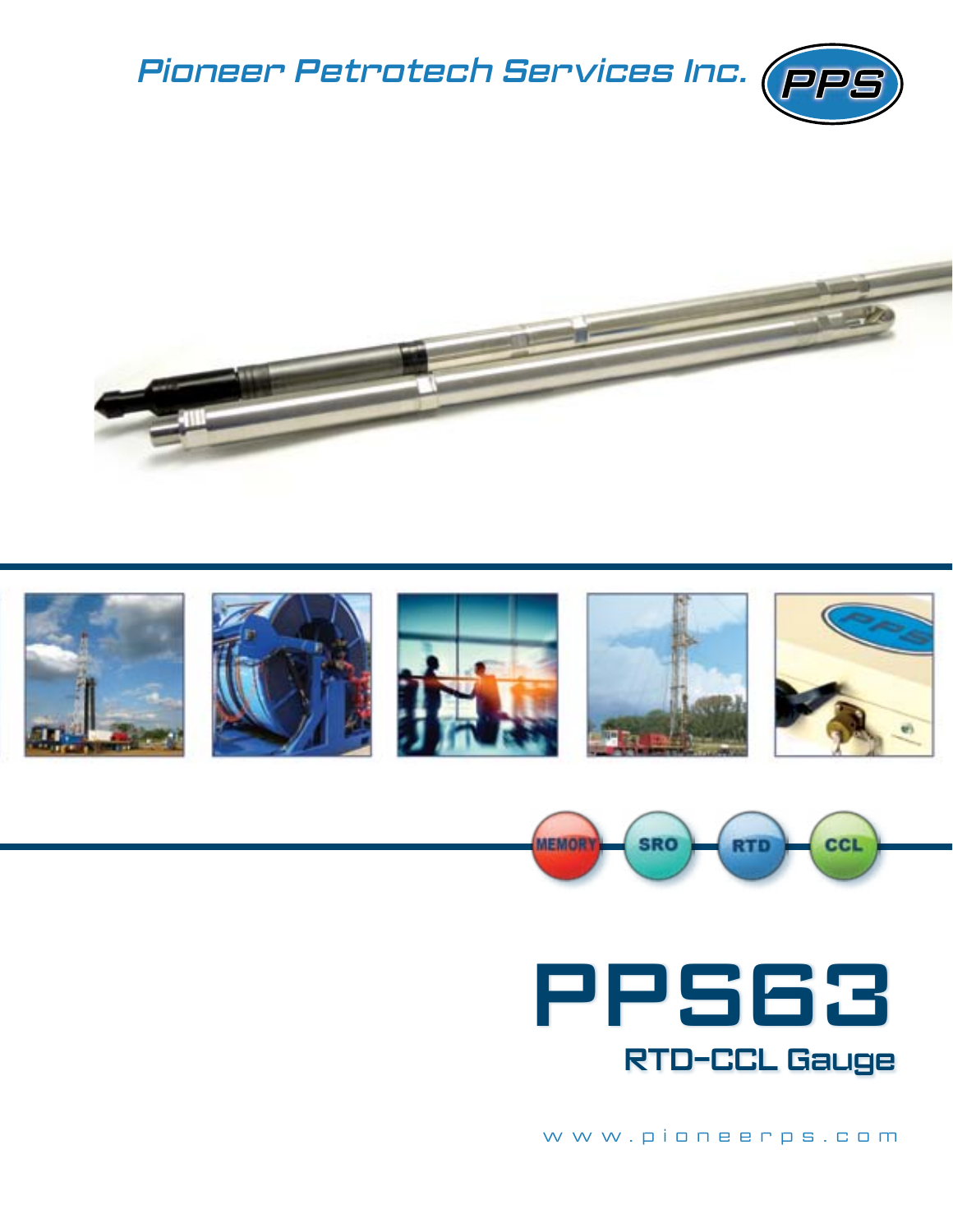## **Overview of PPS63 RTD-CCL Gauge**

Memory and Surface Readout Modes

The PPS63 RTD-CCL Gauge with its highly accurate RTD probe measures immediate temperature gradients while also measuring pressure and locating casing collars by CCL (casing collar locator).

The gauge can be run in tandem with a depth measurement system, such as the PPS36 DepthWatcher which will enable the user to record line tension, speed and depth inconjunction with downhole data from the gauge.

## System Applications

- Locate tubing damage such as corrosion holes or leaks
- Locate small casing leaks
- Monitor the efficiency of artificial lift valve systems
- Record accurate static and flowing temperature readings
- Determine crossflow over multiple comingled intervals



SRO Surface Box PPS36 DepthWatcher

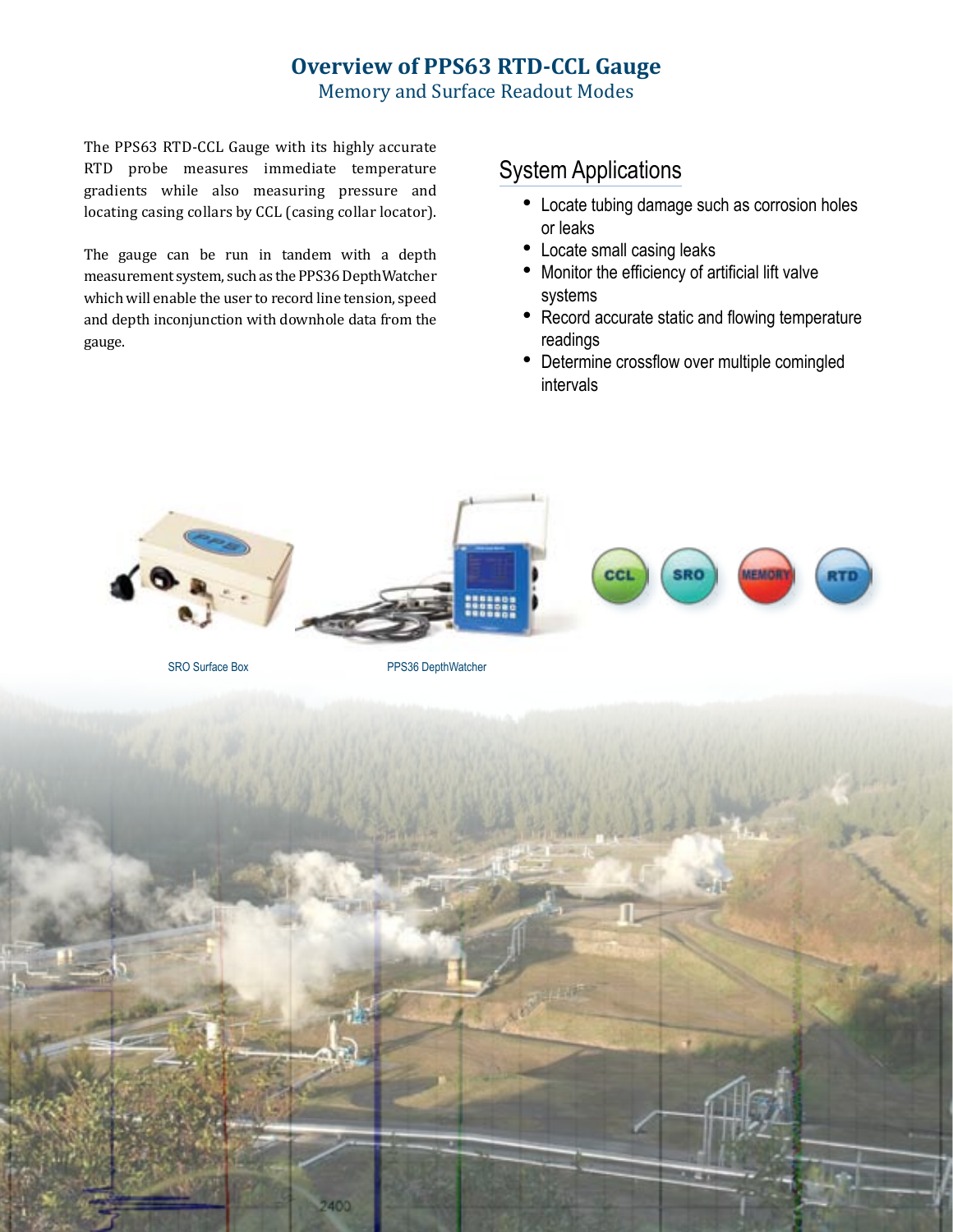# *Specifications*

#### **PPS63 RTD & CCL Gauge**

Memory and Surface Readout Modes

Sensor Type Peizo/RTD Pressure Range–psi **Details and Contract Contract Contract Contract Contract Contract Contract Contract Contract Contract Contract Contract Contract Contract Contract Contract Contract Contract Contract Contract Contract C** Accuracy–psi full scale  $\pm 0.03\%$ Resolution–psi 0.0003% Temperature Rating–°C  $\sim$  150 (302 °F) | 177 (350 °F)  $\text{Accuracy} - \degree \text{C}$   $\text{+ 0.5}$ Resolution–°C and the contract of the contract of the contract of the contract of the contract of the contract of the contract of the contract of the contract of the contract of the contract of the contract of the contract Service H2S Services Power Source **2.7 - 3.9 VDC, Lithium Battery Pack** Power Consumption **Power Consumption Consumption Consumption Consumption Operation current 2.5 mA** Communication **Communication Communication Communication USB** / RS232 Data Set **Data Set 2008** Time / Pressure / Temperature / RTD / CCL Max Outside Diameter–inches 1.5 (38 mm) Overall Length–inches 33.5 (851 mm) Memory tool | 48.6 (1,234 mm) SRO tool Housing Material Inconel X-750 | Inconel 718 Sampling Rate **but a second to 1.8 hours per sample 6.1** second to 1.8 hours per sample Memory Capacity **1,000,000** data sets standard, larger memory optional **Communication Interface Communication Interface Communication Interface USB Communication Rate 115,200 bits/s** 

#### **Surface SRO Interface**

Data Transmission Rate **19,000** bits per second via standard electrical cable Data Transmission Distance **Network 1980** Up to 7,000 meters via standard electrical cable Compatibility **Compatibility** Compatibility **Compatibility Warrior 8 and up Communication Port** Communication Port Communication Port Communication Port Communication Port Communication Por Power Input 100 - 240 VAC Surface Unit Power Output **Accord 2009 +60 VDC** Working Temperature **Constructs**  $-40 \degree C$  (-40  $\degree F$ ) to 85  $\degree C$  (185  $\degree F$ )  $\,$  Humidity  $\,$  90%  $\,$  $\blacksquare$ Condensation  $\blacksquare$ Material Aluminum Connectors **1 AC Power, 1 DC Power, 1 USB Port and 1 Gauge Interface**